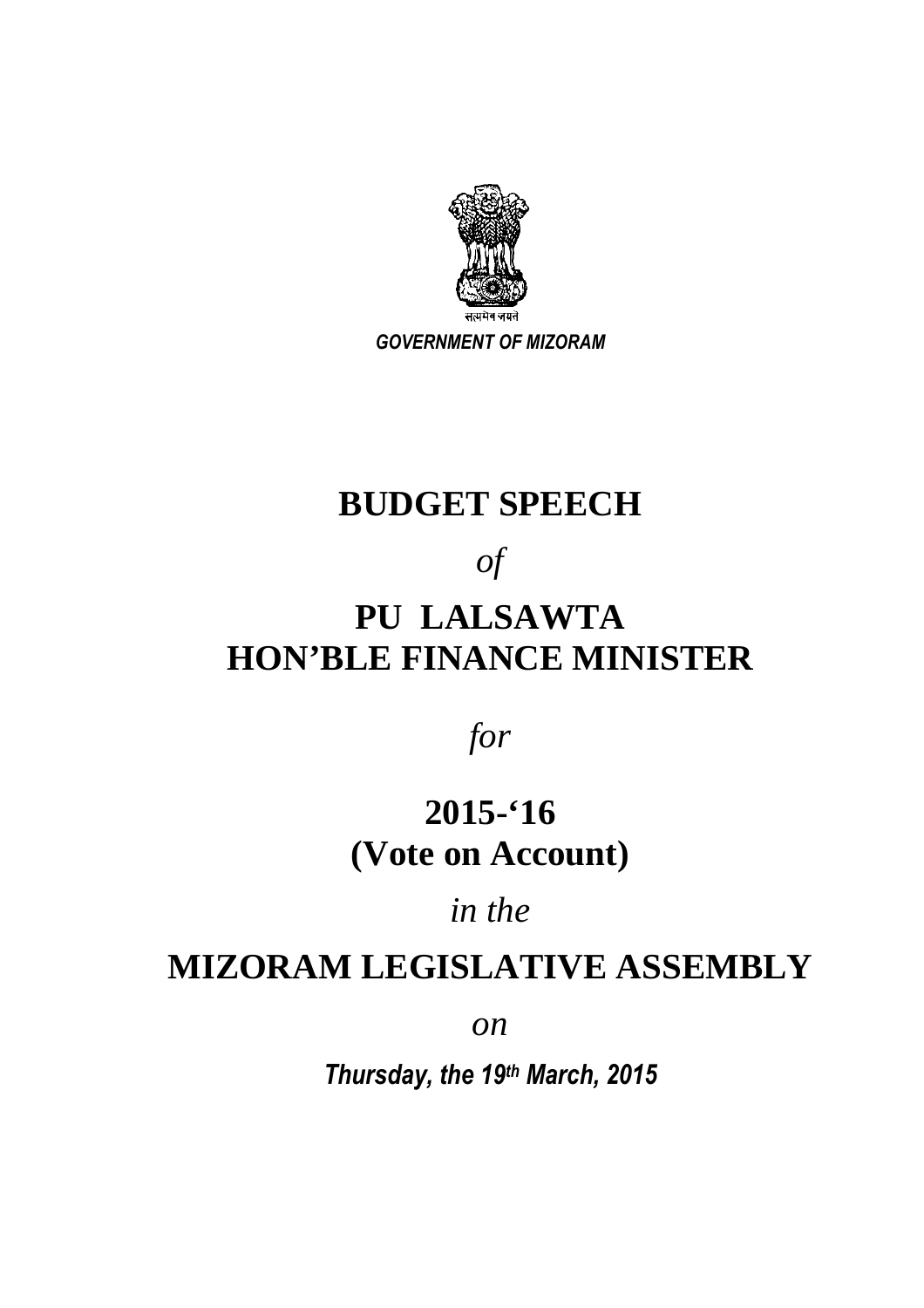#### **STATEMENT OF FINANCE MINISTER ON 'VOTE ON ACCOUNT' FOR 2015-16 ON 19TH MARCH, 2015**

Mr. Speaker Sir,

 With your kind permission, I am obliged to present before the fifth session of the Seventh Mizoram Legislative Assembly a Vote on Account for the first four months of the financial year 2015-16, the Supplementary Demand for Grants 2014-15, Economic Survey 2014-15 and the Supplementary Demand for Regularisation of Excess Expenditure for 2010-11 & 2011-12 for approval.

 It is indeed imperative on my part to inform the Hon'ble members that due to the replacement of the Planning Commission by the NITI Aayog and the subsequent unresolved role to be played by the new institution, I am not in a position to present the full Budget for 2015-16.

 We are in a transitory phase from the ending of Thirteenth Finance Commission to beginning of the Fourteenth Finance Commission, the latter's report of which was received only on the  $24<sup>th</sup>$  February, 2015 thus leaving the Government of Mizoram no time to prepare a regular Budget, with the Budget Session already fixed to commence from the  $17<sup>th</sup>$  March, 2015.

 The report of the Fourteenth Finance Commission, as accepted by the Government of India, and the speech of Hon'ble Prime Minister of India, indicate that changes in the devolution of resources from the Central Government to the federating States are being made to ensure that more financial responsibility to the States would now empower the States for more meaningful fiscal roadmap. It is expected that when detailed guidelines on the recommendations of the 14<sup>th</sup> Finance Commission and NITI Aayog are received, full Budget will be presented in the subsequent Assembly Session.

 It has become evident, therefore, that with the new arrangements on the horizon, the efforts being made by the Government of Mizoram to create a financially